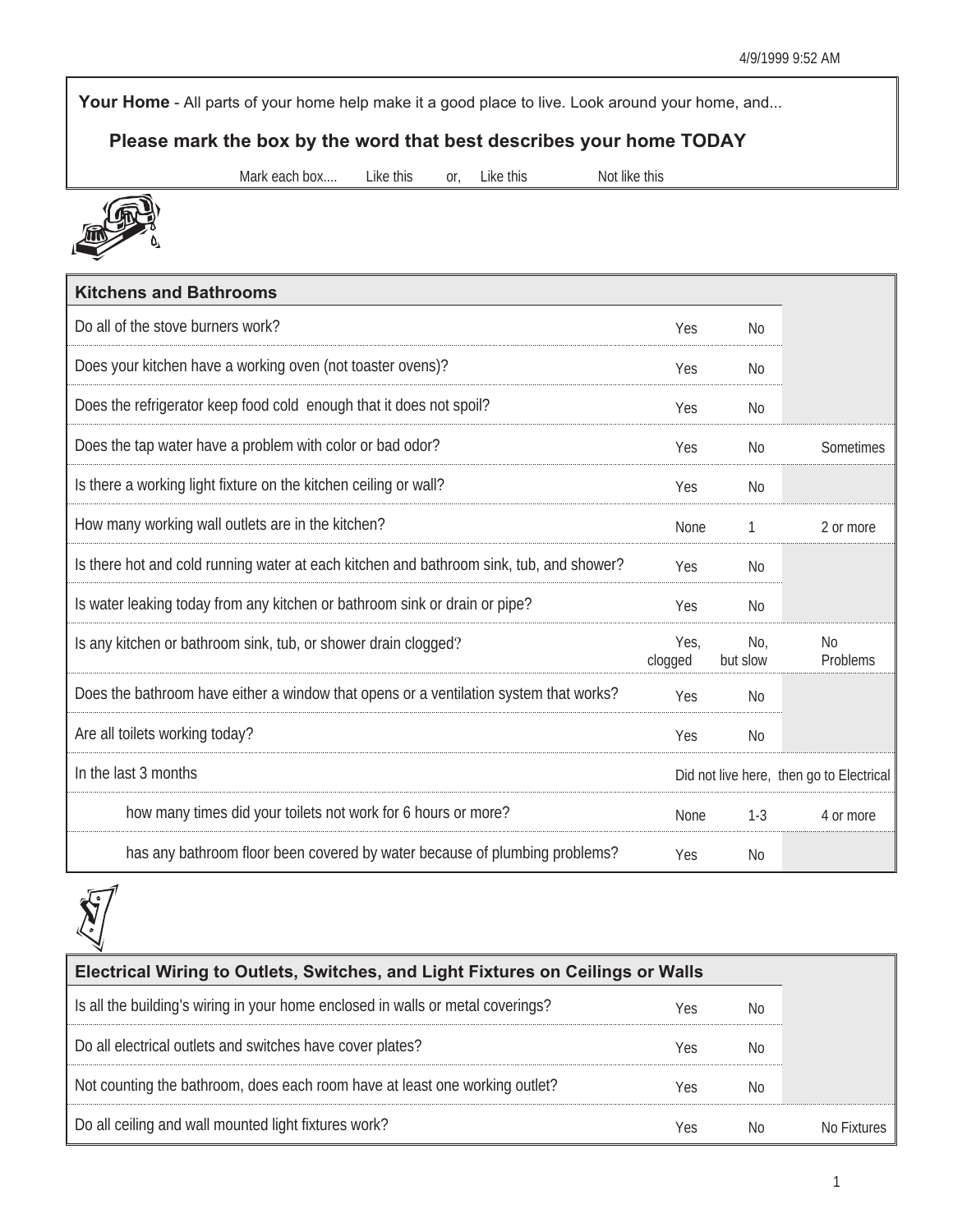|                                                                                   | 4/9/1999 9:52 AM |     |           |
|-----------------------------------------------------------------------------------|------------------|-----|-----------|
| How many times have fuses blown or circuit breakers tripped in the last 3 months? | <b>None</b>      | 1-3 | 4 or More |

## **JIJ**

| <b>Heating and Cooling</b>                                                                       |                                     |         |                |
|--------------------------------------------------------------------------------------------------|-------------------------------------|---------|----------------|
| Does the heating system provide enough heat in every room?                                       | Yes.                                | No.     | Don't Know     |
| In cold weather, do you ever need to use your oven to heat your home?                            | Yes.                                | No.     | Sometimes      |
| If your home comes with air conditioning, does it work correctly?                                | Yes.                                | No.     | No AC          |
| Can you adjust the heat when it is too hot or too cold?                                          | Yes.                                | No.     | Partially      |
| Last winter                                                                                      | Did not live here, then go to Walls |         |                |
| how many times did the heating break down for 6 hours or more?                                   | None                                | $1 - 3$ | 4 or more      |
| was your home ever so cold for 24 hours or more, that someone in your<br>home was uncomfortable? | Yes.                                | No      | Wasn't<br>Here |

| Looking at the Walls, Ceilings and Floors                                                                         |     |     |
|-------------------------------------------------------------------------------------------------------------------|-----|-----|
| Are there any holes or large cracks where outdoor air or rain can come in?                                        | Yes | No. |
| Is there any paint that can be chipped or peeled by finger scraping?                                              | Yes | No. |
| Is there any area of peeling paint or broken plaster bigger than the size of this page?                           | Yes | No. |
| Do you see any walls, ceilings or floors with serious problems like sagging, leaning,<br>buckling or large holes? | Yes | No  |
| Is there mildew, mold, or water damage on any wall, floor or ceiling?                                             | Yes | No. |
| Are there any floor problems such as boards, tiles, carpeting or linoleum that are missing,<br>curled, or loose?  | Yes | No. |
| Is there any place where floor problems can cause you to trip?                                                    | Yes | No  |



| <b>Sanitation and Safety</b>                                                         |      |    |
|--------------------------------------------------------------------------------------|------|----|
| Did you see a rat anywhere in your building or outside around the grounds this week? | Yes  | N0 |
| Have you seen many cockroaches in your home this week?                               | r es | NC |
| In your home, do you smell bad odors such as sewer, natural gas, etc.?               | ۱es  |    |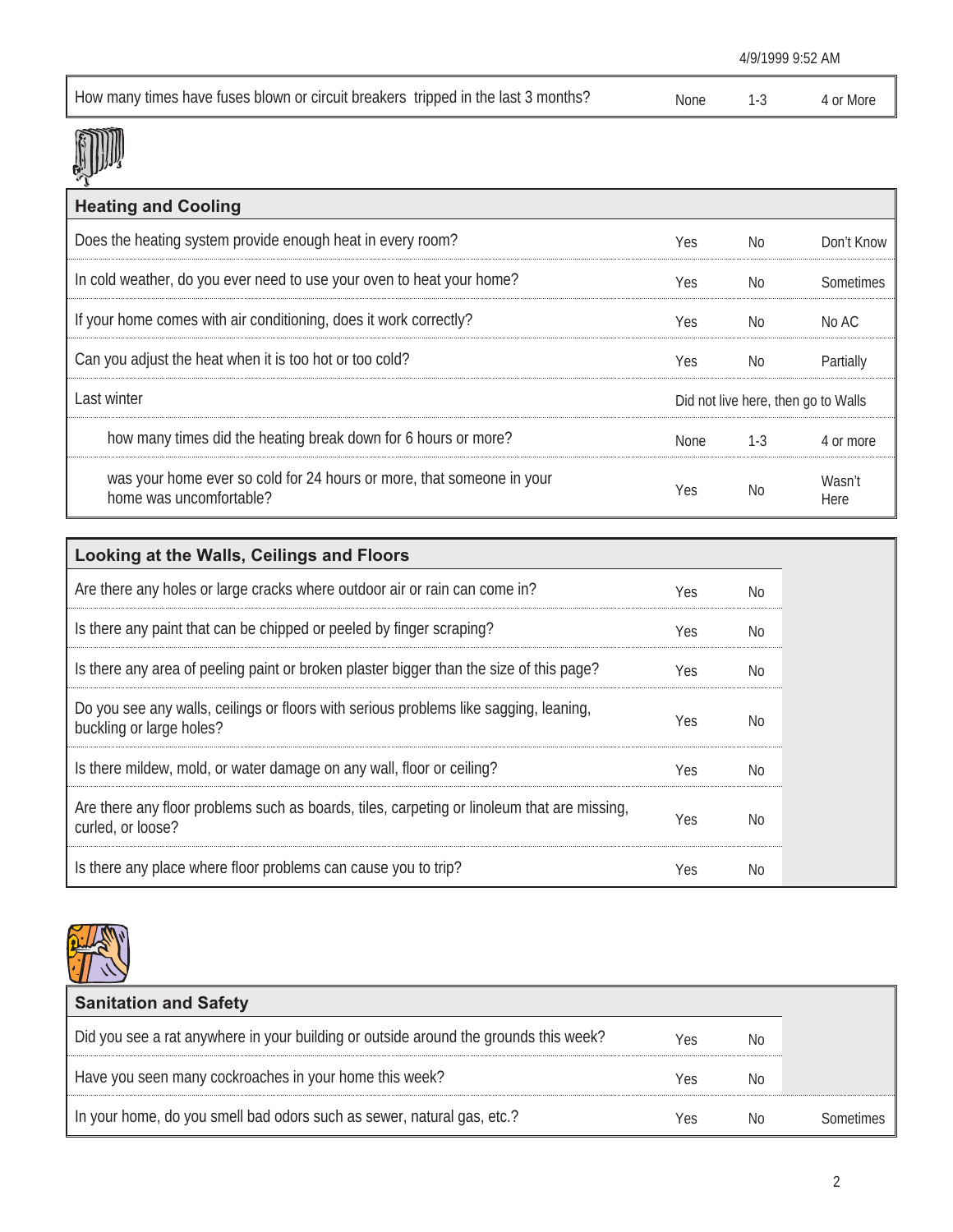| In your home, are secure handrails on all stairs and landings?                                                                                                                                                                                                                     | Yes | No             | Does Not<br>Apply |
|------------------------------------------------------------------------------------------------------------------------------------------------------------------------------------------------------------------------------------------------------------------------------------|-----|----------------|-------------------|
| Do all outside doors have locks that work?                                                                                                                                                                                                                                         | Yes | No.            |                   |
| Do all windows have locks that work?                                                                                                                                                                                                                                               | Yes | No.            |                   |
| Do all bedrooms have a window that you can open?                                                                                                                                                                                                                                   | Yes | No.            |                   |
| Does any window have broken glass that could cut someone?                                                                                                                                                                                                                          | Yes | No.            |                   |
| In the last three months, has your mail been stolen or tampered with?                                                                                                                                                                                                              | Yes | N <sub>0</sub> |                   |
| Is there a working smoke detector on each floor in your home?                                                                                                                                                                                                                      | Yes | No.            | Don't Know        |
| In case of fire do you have at least 2 ways to get out of your home?<br>(Ways include a fire escape, exit door, balcony, window you can crawl through, or stairs from a public<br>hall. For example, two ways might be a door and a window, or two fire exits from a public hall.) | Yes | No.            |                   |



| <b>Outside of Your Home</b>                                                              |            |                |                   |
|------------------------------------------------------------------------------------------|------------|----------------|-------------------|
| Is the condition of any porch or balcony dangerous?                                      | Yes        | No             | Does Not<br>Apply |
| Are any outside handrails, steps, or stairs unsafe?                                      | Yes        | No             | Does Not<br>Apply |
| Is any sidewalk, driveway, or parking lot damaged in a way that could cause you to trip? | Yes        | No             |                   |
| Is there enough light for safety?                                                        | Yes        | No             |                   |
| Are fences or gates in bad repair?                                                       | Yes        | N <sub>0</sub> | Does Not<br>Apply |
| Do you see any problems with the roof, such as sagging, holes, or missing roofing?       | <b>Yes</b> | No             | Can't See<br>Roof |
| Do you see any walls with serious leaning, buckling, or large holes?                     | Yes        | No.            |                   |
| Does the garbage service pick up each week?                                              | Yes        | No             |                   |
| Do you have either covered dumpsters or covered cans for your garbage and trash?         | Yes        | N <sub>0</sub> |                   |

| <b>Your Neighborhood</b>                                                        |                  |                 |  |               |  |  |  |  |
|---------------------------------------------------------------------------------|------------------|-----------------|--|---------------|--|--|--|--|
| Do you feel that any of the things below is a big problem in your neighborhood? |                  |                 |  |               |  |  |  |  |
| Crime or Drugs                                                                  | Not a<br>Problem | Some<br>Problem |  | Don't<br>Know |  |  |  |  |
| Trash or junk on nearby streets, sidewalks, or properties                       | Not a            | some            |  | Don't<br>Know |  |  |  |  |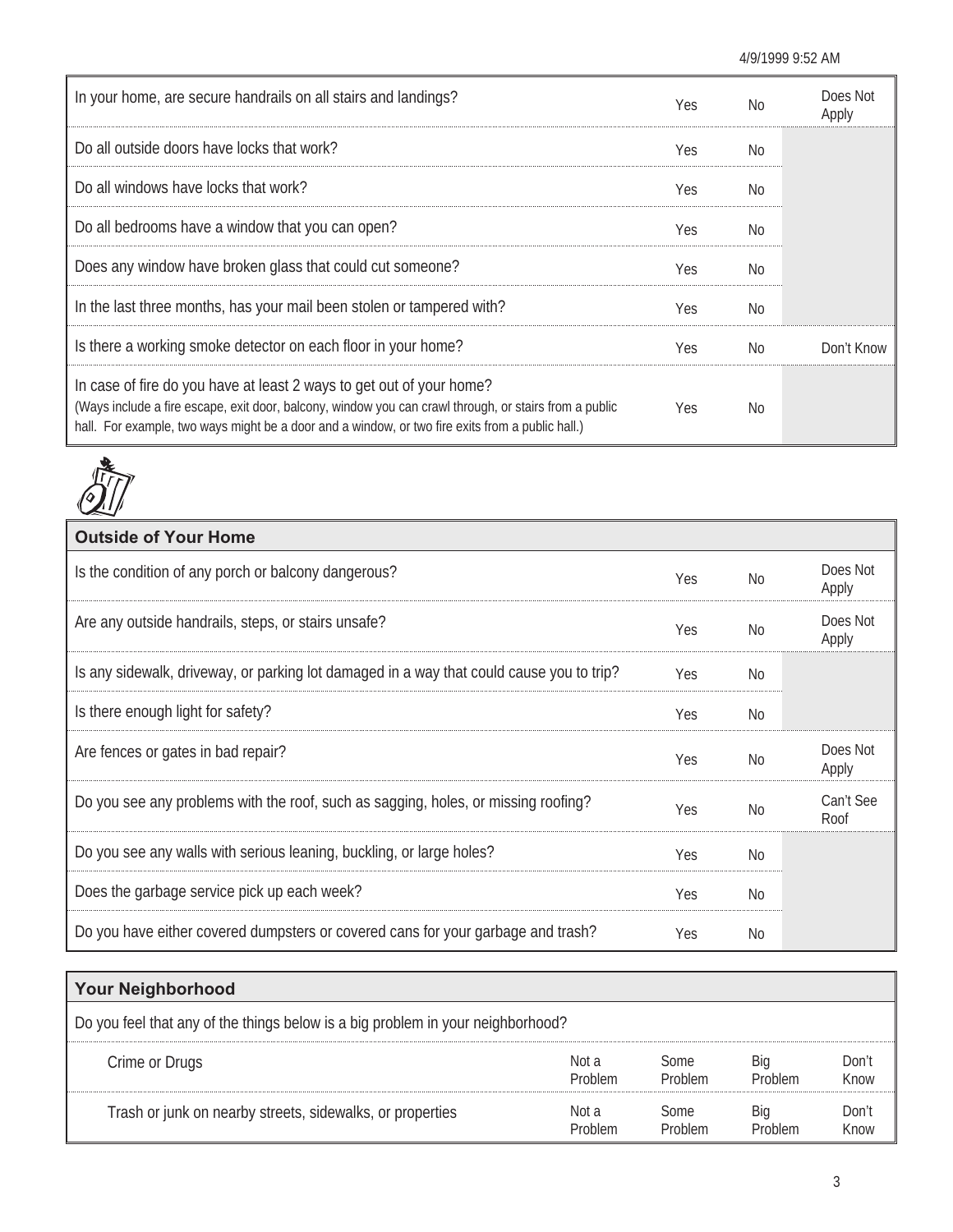| Vacant or run-down homes or stores                                                        |       |  |  | Not a<br>Problem | Some<br>Problem | Big<br>Problem | Don't<br>Know |                   |
|-------------------------------------------------------------------------------------------|-------|--|--|------------------|-----------------|----------------|---------------|-------------------|
| How would you rate the<br>neighborhood on a scale of 1 to 10?<br>(1 is worst, 10 is best) | Worst |  |  |                  |                 |                |               | 10<br><b>Best</b> |

## **Your Opinions About Where You Live**



| How satisfied are you with each of the following in your home? |                   |           |                |                     |                                    |  |  |  |  |
|----------------------------------------------------------------|-------------------|-----------|----------------|---------------------|------------------------------------|--|--|--|--|
| Quality of routine repairs and<br>maintenance.                 | Very<br>atisfied: | Satisfied | <b>Neither</b> | Dissatisfied        | <b>Very</b><br><b>Dissatisfied</b> |  |  |  |  |
| Landlord's promptness of emergency<br>repairs.                 | Very<br>Satisfied | Satisfied | <b>Neither</b> | Dissatisfied        | Very<br>Dissatisfied               |  |  |  |  |
| The landlord, in general.                                      |                   | Satisfied | <b>Neither</b> | <b>Dissatisfied</b> | Very<br>Niccatisfied               |  |  |  |  |
| Living here, in general.                                       | verv              | Satisfied | <b>Neither</b> | <b>Dissatisfied</b> | Very<br><b>Dissatisfied</b>        |  |  |  |  |

| How much do you agree or disagree with the following?                                                  |                      |  |                 |                 |                |                |       |       |                   |                                |  |
|--------------------------------------------------------------------------------------------------------|----------------------|--|-----------------|-----------------|----------------|----------------|-------|-------|-------------------|--------------------------------|--|
| The yards, playground, and off-street<br>parking are safe.                                             | Strongly<br>Disagree |  | <b>Disagree</b> |                 | <b>Neither</b> |                | Agree |       | Strongly<br>Agree |                                |  |
| The landlord is slow to react to<br>complaints.                                                        | Strongly<br>Disagree |  |                 | <b>Disagree</b> |                | <b>Neither</b> |       | Agree |                   | Strongly<br>Agree              |  |
| On a scale of 1 to 10, how would<br>you rate your home as a place to<br>live? (1 is worst, 10 is best) | Worst                |  | 3               |                 | 5              | h              |       | 8     | q                 | 10 <sup>°</sup><br><b>Best</b> |  |

## **Your Housing Agency**

Your Housing Agency is the city, county, or state government office that gives Section 8 Vouchers or Certificates to help you pay rent. You speak with them once a year, and maybe more than that if you move or have a problem with your landlord.

| People at the Housing Agency are<br>polite.            | Strongly<br><b>Disagree</b> | <b>Disagree</b> | <b>Neither</b> | Agree | Strongly<br>Agree |
|--------------------------------------------------------|-----------------------------|-----------------|----------------|-------|-------------------|
| The Housing Agency is quick to react<br>to complaints. | Strongly<br>Disagree        | Disagree        | <b>Neither</b> | Agree | Strongly<br>Agree |